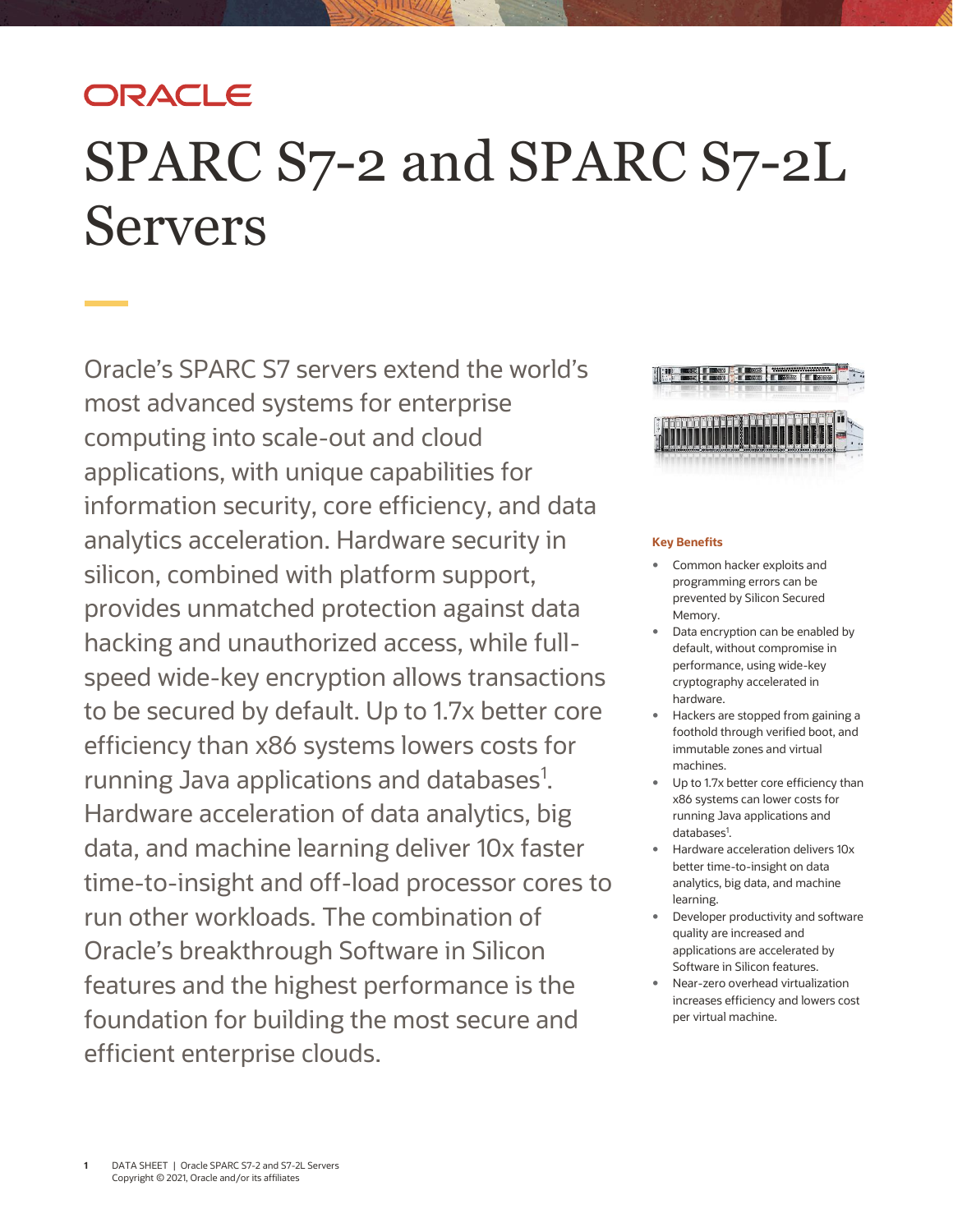## **PRODUCT OVERVIEW**

Oracle's SPARC S7-2 and S7-2L servers are designed to optimally address the requirements of scale-out and cloud infrastructure by removing the trade-off between security and high-performance and improving the overall efficiency of deploying mixed workloads. SPARC S7-2 and S7-2L servers are based on the SPARC S7 processor, which extends the Software in Silicon features of Oracle's SPARC M7 processor onto scale-out form factors.

The SPARC S7-2 server is a resilient 1U system that favors compute density, and the SPARC S7-2L server is a resilient 2U system that offers versatile storage options, including a large set of extreme-performance NVMe drives. Both servers take advantage of the integrated "system-on-a-chip" design of the SPARC S7 processor, resulting in unmatched efficiency in design, together with a reduced number of components, and high reliability for enterprise applications.

The outstanding efficiency and high performance of these servers start with the SPARC S7 processor, which combines eight powerful fourth-generation cores, the same cores introduced with the SPARC M7 processor. Each SPARC S7 processor core handles up to eight threads using unique dynamic threading technology. The processor is designed to maximize efficiency by integrating most of the hardware interfaces on the processor itself, allowing the server to achieve unmatched memory bandwidth and low latency, which translate into maximum overall and per core performance for Java applications and databases.

Software in Silicon features are breakthroughs in microprocessor and server design that enable databases and applications to run faster and with unprecedented security. Software in Silicon embeds features such as encryption accelerators, Silicon Secured Memory, and Data Analytics Accelerators (DAX) onto the processor silicon, offloading processor cores to execute other workloads simultaneously.

The SPARC S7-2 and S7-2L systems running Oracle Solaris offer a superior and easyto-manage platform for developers and enterprise users. Oracle Solaris 11 is a secure, integrated, and open platform engineered for large-scale enterprise cloud environments, with unique optimization for Oracle Database, middleware, and application deployments. Built-in virtualization capabilities in Oracle's SPARC servers include both Oracle Solaris Zones and Oracle VM Server for SPARC, which allow enterprise workloads to be run within many virtual machines with near-zero performance impact.

## **SECURITY**

Oracle's SPARC servers are designed to offer a secure platform, from the processor itself to the operating systems, virtualization environment, and applications.

The Silicon Secured Memory feature of Oracle's SPARC S7 processor provides the capability of detecting and preventing invalid operations to application data, through hardware monitoring of software access to memory. This can stop malware from exploiting software vulnerabilities, such as buffer overflows. The hardware approach of Silicon Secured Memory is much faster than traditional software-based detection tools, meaning that security checks can be done in production without significant impact to performance. In addition, each processor core contains the fastest cryptographic acceleration in the industry, allowing IT organizations to deliver endto-end data encryption and secure transactions with near-zero performance impact. In summary: you can easily activate data protection and encryption security, by default, without additional hardware investment.

On Oracle Solaris 11, security can be set up easily and enabled by default, while singlestep patching and immutable zones and virtual machines allow compliance to be maintained with simplicity. In addition, Oracle Solaris offers high-level security features, like time-based user control, activity-based delegation, and remote tamper-

#### **Key Features**

- These servers are based on the SPARC S7 processor, the best processor for scale-out and cloud applications.
- The SPARC S7-2 server offers one or two processors with up to 1TB of memory.
- The SPARC S7-2L server offers two processors with up to 1TB of memory and up to 31 TB of SAS-3 storage, or up to 65 TB of accelerated NVMe storage.
- Hardware-integrated security and analytics acceleration are provided through Software in Silicon technology.
- Oracle Solaris 11 OS provides for secure and compliant application deployment.
- Open APIs on Oracle Solaris leverage Software in Silicon features for security and analytics acceleration.
- Built-in, no-cost virtualization technology is provided through Oracle Solaris Zones and Oracle VM Server for SPARC.
- Resilient server system with high level of reliability, availability, and serviceability (RAS) in a compact, energy-efficient footprint.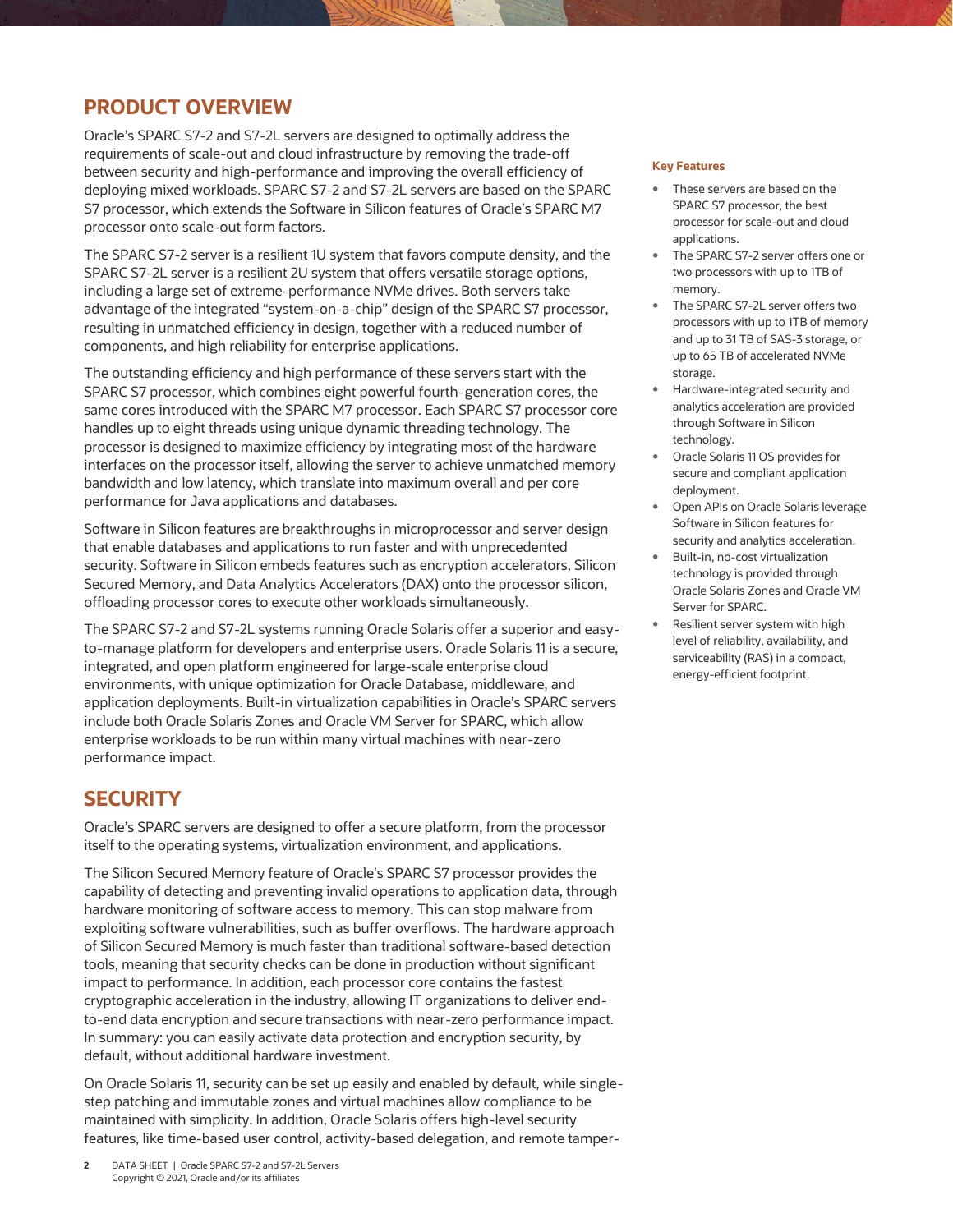proof auditing, among others. Virtualization also enhances security, by providing secure live migration, by which any user's session can be securely transferred between servers without interruption, with negligible performance impact.

## **EFFICIENCY AND PERFORMANCE**

Oracle's SPARC S7 systems offer tremendous efficiency in running enterprise workloads. They provide up to 1.7x better per-core performance than x86 systems for running Java, database, and analytics, which are the bases of cloud applications1. This is the result of optimal core and processor design, and of bringing memory and PCIe controllers into the processor's silicon, which creates very low-memory latencies, extremely high-memory bandwidth, and efficient I/O expansion. SPARC S7 servers' per core efficiency can lower the cost of deploying cloud infrastructure. In addition, the large overhead due to virtualization that is common in cloud infrastructure implemented with x86 commodity computing is virtually eliminated with Oracle Solaris Zones and Oracle VM Server for SPARC software.

Data analytics acceleration is another unique Software in Silicon feature in SPARC servers that offers performance without compromise. It is implemented through DAX engines specifically designed into the chip's silicon to handle SQL and analytics primitives, such as those used by big data, and machine learning, and by Oracle Database In-Memory in Oracle Database 12c. The accelerators operate on data at full memory speeds, taking advantage of the very high-memory bandwidth of the processor. This produces extreme acceleration of in-memory queries and analytics operations while processor cores are freed up to do other useful work. In addition, the ability of these accelerators to handle compressed data on the fly means that larger databases can be kept in memory, or that less server memory needs to be configured for a given database size. Consider the result: you can run fast in-memory analytics, using much less memory than the size of your data, without significantly increasing server utilization rates or affecting other workloads.

SPARC S7 systems address the next generation of workloads implemented in a scaleout architecture such as big data and in machine learning applications such as fraud and intrusion detection, trend detection, click-stream, and social media sentiment analysis.

## **AN OPEN PLATFORM**

Oracle's SPARC S7, T8, and M8 systems running Oracle Solaris comprise an open platform that developers can utilize to create new applications that are secure and run data analytics efficiently. These capabilities can be easily integrated on existing applications, during development, testing, and under deployment. Developers can use and validate Software in Silicon features by using Oracle's Software in Silicon open APIs, supported by a growing community of collaboration among developers, engineers, and experts offering resources to help you understand and integrate this revolutionary open technology on your applications.

## **EASE OF MANAGEMENT**

All Oracle servers ship with comprehensive server management tools at no additional cost. Oracle Integrated Lights Out Manager (Oracle ILOM) utilizes industry-standard protocols to provide secure and comprehensive local and remote management, including power management and monitoring, fault detection, and notification. Oracle Premier Support customers have access to My Oracle Support and multiserver management tools in Oracle Enterprise Manager Ops Center, a system management tool that, in conjunction with Oracle Enterprise Manager, coordinates servers,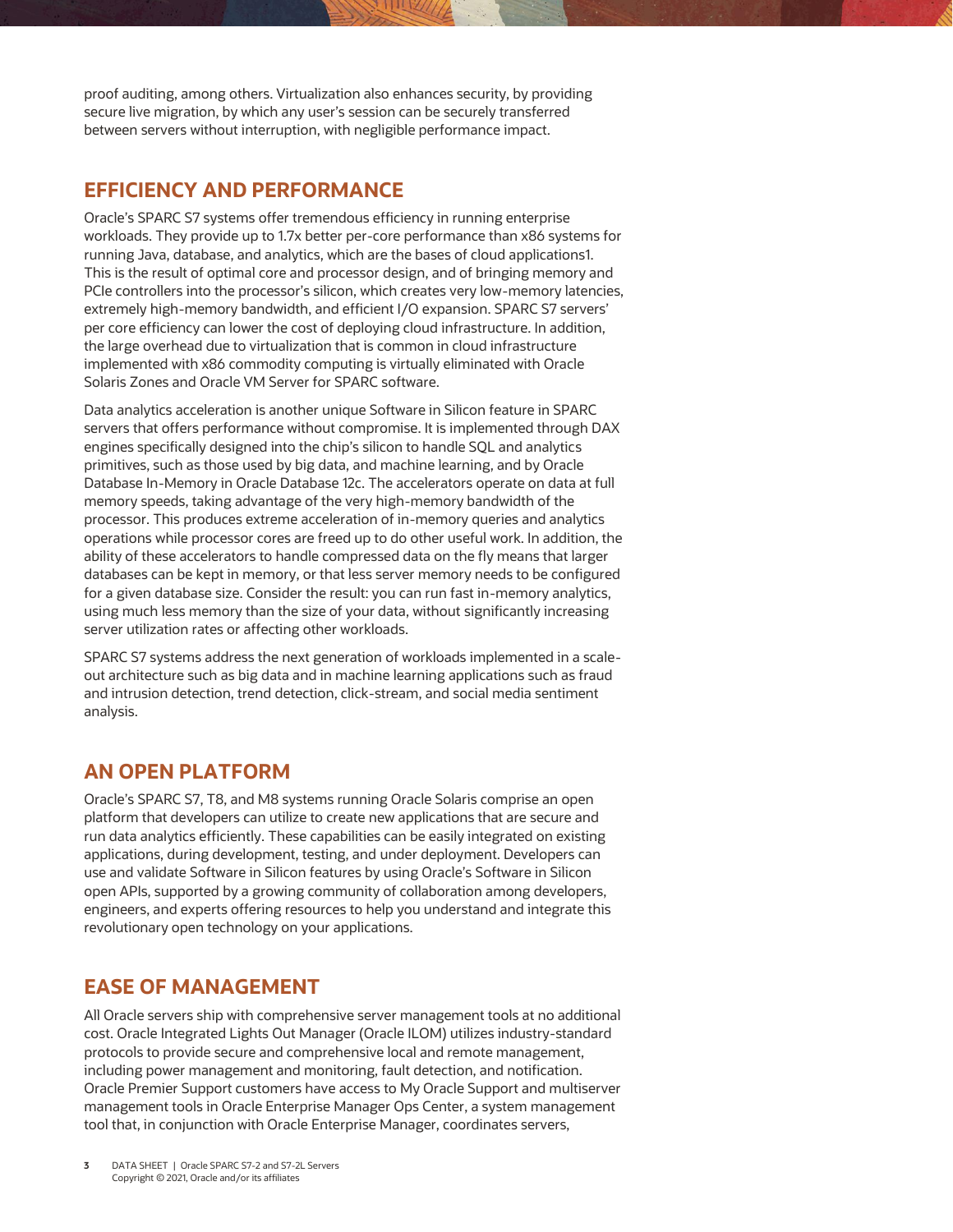storage, and networking for a complete cloud infrastructure as a service (IaaS). Oracle Enterprise Manager Ops Center also features an automated service request capability, whereby potential issues are detected and reported to Oracle's support center without user intervention, assuring the maximum service levels and simplified support.

## **SPARC S7-2 AND S7-2L SERVERS SPECIFICATIONS**

#### **ARCHITECTURE**

#### Processor

- Eight core, 4.27 GHz SPARC S7 processor
- Up to 64 threads per processor (up to 8 threads per core)
- Four Data Analytics Accelerator units per processor, each supporting four concurrent in-memory analytics engines with decompression
- Eight on-chip encryption instruction accelerators with direct nonprivileged support for 15 industry-standard cryptographic algorithms: AES, Camellia, CRC32c, DES, 3DES, DH, DSA, ECC, MD5, RSA, SHA-1, SHA-224, SHA-256, SHA-384, SHA-512 (one per core)
- Eight floating-point units per processor (one per core)
- One random number generator (one per processor)

#### Cache per Processor

- Level 1: 16 KB instruction and 16 KB data per core
- Level 2: 256 KB L2 I\$ per four cores, 256 KB L2 D\$ per core pair
- Level 3: 16 MB L3\$ on chip

#### System Configuration

- SPARC S7-2 servers are configured with one or two SPARC S7 processors; not expandable
- SPARC S7-2L servers are always configured with two SPARC S7 processors
- Eight dual inline memory module (DIMM) slots per processor supporting half and fully populated memory configurations using 16, 32, or 64 GB DDR4 DIMMs
	- 1 TB maximum memory configuration with 64 GB DIMMs

#### System Architecture

• SPARC V9 architecture, ECC protected

#### **INTERFACES**

- Network: Four 10 GbE (100 Mb/sec, 1 Gb/sec, 10 Gb/sec) ports, full duplex only, auto-negotiating
- Expansion bus: Eight low-profile PCIe 3.0 (four x8 and four x16) slots
	- SPARC S7-2: Three low-profile PCIe 3.0 x8 slots
	- SPARC S7-2L: Six low-profile PCIe 3.0 x8 slots
- Ports: Two front USB 2.0 ports, one RJ45 serial management port, and console 100 Mb/1 Gb network port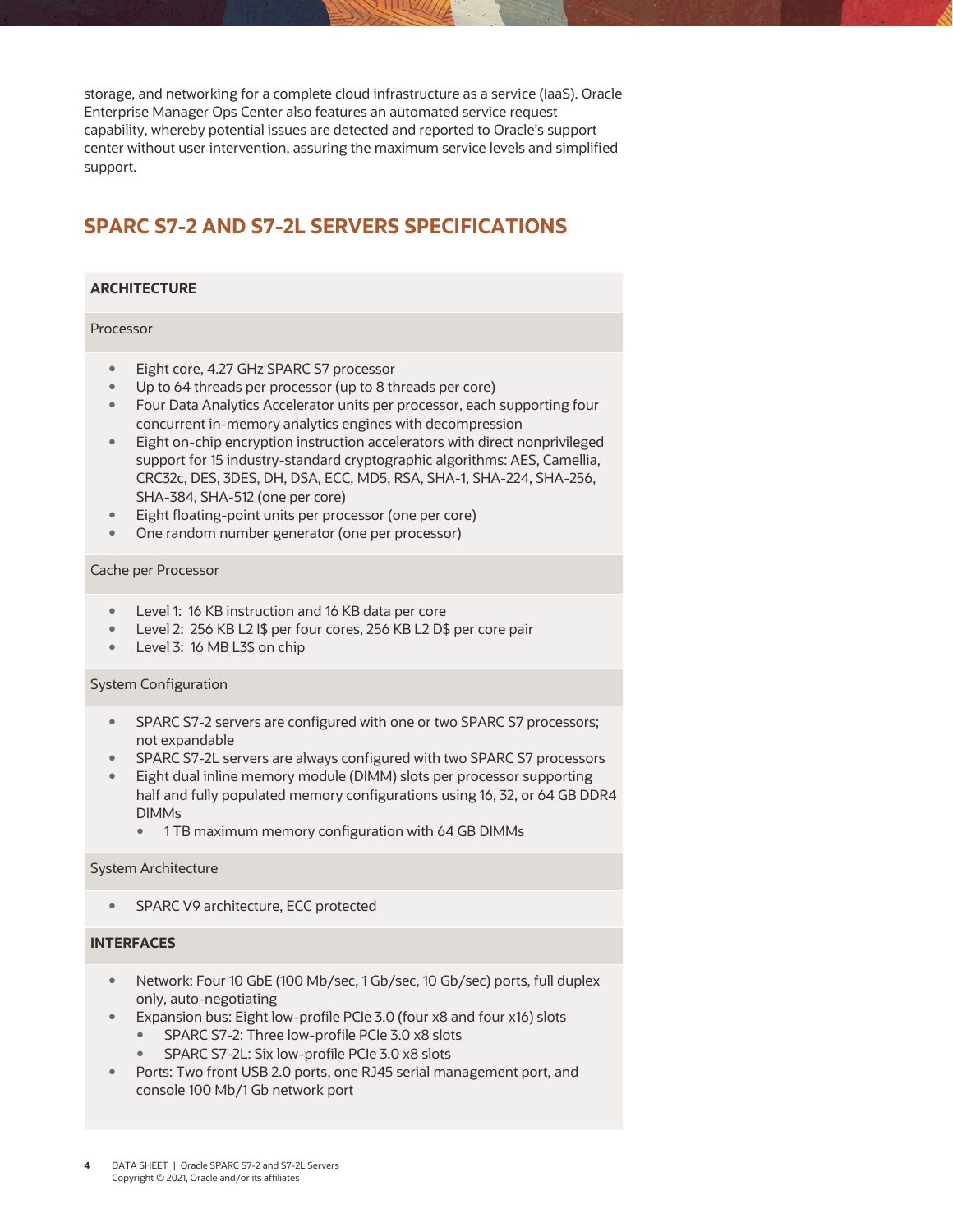#### **MASS STORAGE AND MEDIA**

Internal storage:

- One 12 Gb/sec SAS-3 controller in all server models
- Mixng of SAS/NVMe drives is supported
	- SPARC S7-2: Eight-disk chassis (2.5-inch drives)
		- 1,200 GB SAS-3 hard disk drives (HDD) ), maximum of eight
		- 800 GB SAS-3 solid state drive (SSD) ), maximum of eight
		- 6.8 TB NVMe solid state drives, maximum of four
- SPARC S7-2L: Eight-disk chassis (2.5-inch drives)
	- 1,200 GB SAS-3 hard disk drives (HDD) ), maximum of eight
	- 800 GB SAS-3 solid state drive (SSD) ), maximum of eight
	- 6.8 TB NVMe solid state drives, maximum of four
- SPARC S7-2L: Twenty-six-disk chassis (2.5-inch drives)
	- 1,200 GB SAS-3 hard disk drives (HDD) ), maximum of twenty-six
	- 800 GB SAS-3 solid state drive (SSD) ), maximum of twenty-six
	- 6.8 TB NVMe solid state drives, maximum of four
- Oracle flash accelerators NVMe PCIe 3.0 cards
	- SPARC S7-2: Oracle Flash Accelerator F640 v2, maximum of three
	- SPARC S7-2L: Oracle Flash Accelerator F640 v2, maximum of six

External storage:

- **External DVD drive available**
- Oracle offers a complete line of best-in-class, innovative storage, hardware, and software solutions, along with renowned world-class service and support. For more information, please refer to **[oracle.com/storage](http://www.oracle.com/storage)**

#### **POWER SUPPLIES**

- SPARC S7-2
	- $\bullet$  Two hot-swappable AC 800 or 1,200 W redundant (N + 1) power supplies
	- Voltage 100 to 120 VAC at 800 W, frequency 50/60 Hz
	- Voltage 200 to 240 VAC at 1,200 W, frequency 50/60 Hz
	- Maximum operating input current at 100/200 VAC: 8.6/4.1 A
	- Maximum operating input power at 100/200 VAC: 851/819 W
- SPARC S7-2L
	- $\bullet$  Two hot-swappable AC 1,200 W redundant (N + 1) power supplies
	- Voltage 200 to 240 VAC, frequency 50/60 Hz
	- Maximum operating input current at 200 VAC: 5.2 A
	- Maximum operating input power at 200 VAC: 1,048 W

#### **KEY RAS FEATURES**

- Hot-pluggable disk drives
- Redundant, hot-swappable power supplies and fans
- Environmental monitoring
- Message retry, cache, and memory error correction
- Oracle Solaris ZFS storage RAID
- Fault Management Architecture and Predictive Self Healing
- Live operating system upgrades

#### **SOFTWARE**

#### Operating System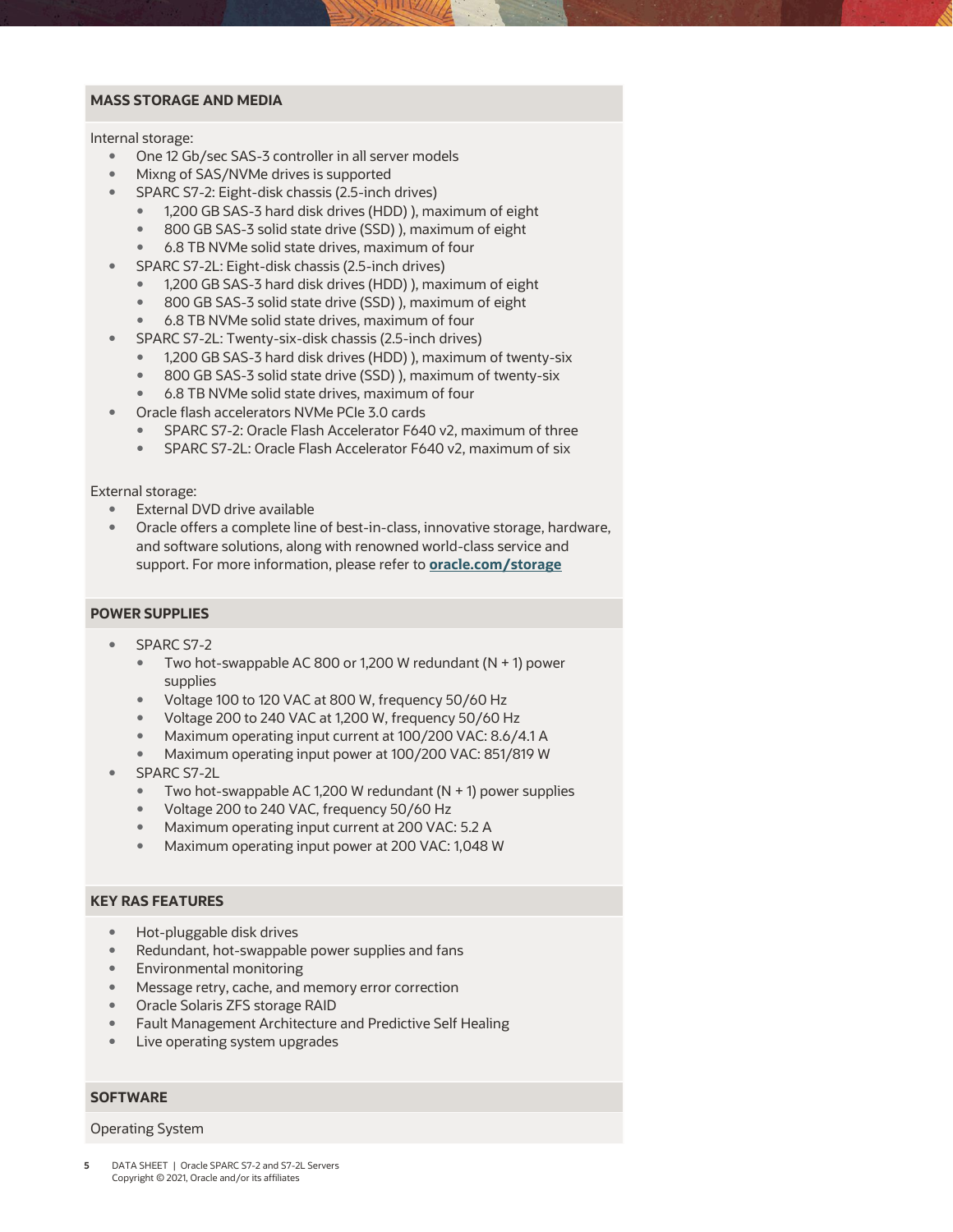Oracle recommends the latest version of Oracle Solaris 11.4 for enhanced performance and functionality, including features enabled by Software in Silicon technology

- Control domain: Oracle Solaris 11.3 or later
- The following versions are supported within guest domains:
	- Oracle Solaris 11.3 or later
		- Oracle Solaris 10 1/13\*
		- \* Plus required patches

Applications certified for Oracle Solaris 9 or 8 only may run in an Oracle Solaris 9 or 8 branded zone running within an Oracle Solaris 10 guest domain.

Software Included

- Oracle Solaris 11.4 (latest version), which includes Oracle VM Server for SPARC
- Oracle Solaris ZFS (default file system)

#### Virtualization

Built-in, no-cost Oracle VM Server for SPARC provides the flexibility and power for running multiple logical domains in a single server. Multiple Oracle Solaris Zones may be run within a single Oracle VM Server for SPARC logical domain.

#### **ENVIRONMENT**

Operating temperature:

- 5° C to 35° C at 900 m (41° F to 95° F at 0 to 3,000 ft.)
- Decrease in maximum temperature: above 900 m (3,000 ft.) 1° C/300 m (1.8° F/1,000 ft.)

Nonoperating temperature:

-40° C to 65° C (-40° F to 149° F)

Operating relative humidity: 10% to 90% relative humidity, noncondensing, 27° C (81° F) max. dew point

Nonoperating relative humidity: Up to 93% relative humidity, noncondensing, 38° C (100° F) max. dew point

Operating altitude: 0 m to 3,000 m (0 ft. to 9,840 ft.) except in China markets where regulations may limit installations to a maximum altitude of 2,000 m

Nonoperating altitude: Up to 12,000 m (Up to 39,370 ft.)

| Acoustic noise                                                                 |                  |                          |
|--------------------------------------------------------------------------------|------------------|--------------------------|
| SPARC S7-2                                                                     | OPERATING AT 60% | <b>OPERATING AT 100%</b> |
| Sound power level -<br>LwAd<br>$(1 B = 10 dB)$                                 | 7.7 B            | 8.6 B                    |
| Sound pressure level -<br>LpAm (energy average of<br>four bystander positions) | 62 dBA           | <b>72 dBA</b>            |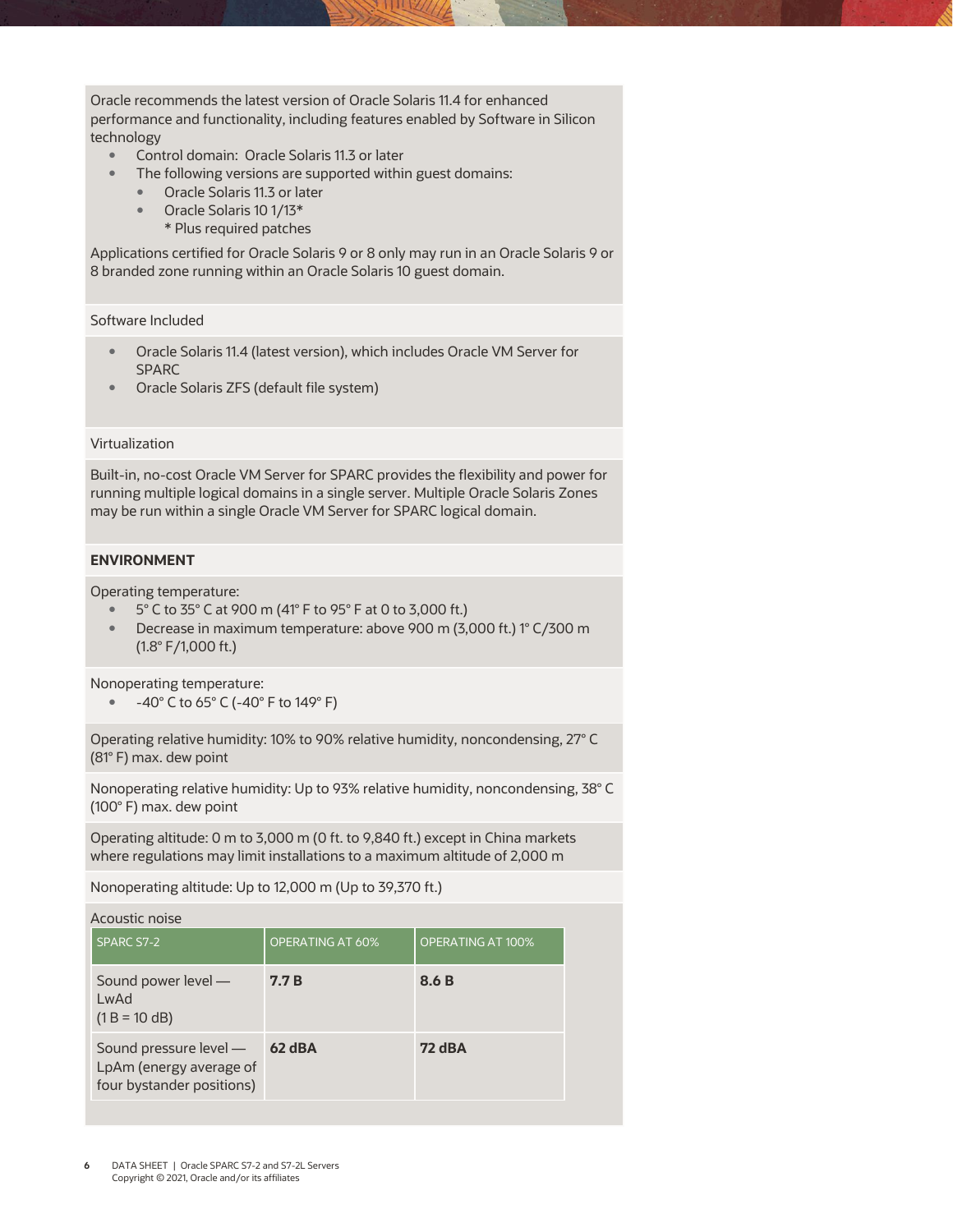| SPARC S7-2L                                                                    | <b>OPERATING AT 60%</b> | <b>OPERATING AT 100%</b> |
|--------------------------------------------------------------------------------|-------------------------|--------------------------|
| Sound power level -<br>LwAd<br>$(1 B = 10 dB)$                                 | 7.9 B                   | 8.6 B                    |
| Sound pressure level -<br>LpAm (energy average of<br>four bystander positions) | 65 dBA                  | <b>72 dBA</b>            |

Cooling:

- SPARC S7-2: Max. cooling input power: 2,904 BTU/hr, airflow 77 cfm
- SPARC S7-2L (eight-disk chassis): 3,576 BTU/hr, airflow 153 cfm
- SPARC S7-2L (twenty-six-disk chassis): 3,576 BTU/hr, airflow 118 cfm

#### **REGULATIONS (MEETS OR EXCEEDS THE FOLLOWING REQUIREMENTS)**

#### **Safety:**

 UL/CSA 60950-1, EN 60950-1, and IEC 60950-1 CB Scheme with all country differences

#### **EMC:**

- Emissions: FCC 47 CFR 15, ICES-003, EN55032, EN61000-3-2, and EN61000-3-3
- Immunity: EN 55024

#### **Certifications:**

 North America Safety (NRTL), European Union (EU), International CB Scheme, BIS (India), BSMI (Taiwan), RCM (Australia), CCC (PRC), MSIP (Korea), VCCI (Japan), Morocco, Republic of Srpska

#### **European Union directives:**

 Restriction of Hazardous Substances (RoHS) Directive 2011/65/EU, Low Voltage Directive 2014/35/EU, EMC Directive 2014/30/EU, and WEEE Directive 2012/19/EU

All standards and certifications referenced are to the latest official version. For additional detail, please contact your sales representative. Other country regulations/certifications may apply.

#### **DIMENSIONS AND WEIGHT**

- SPARC S7-2
	- Height: 43 mm (1.7 in.); 1U
	- Width: 437 mm (17.2 in.)
	- Depth: 737 mm (29 in.)
	- Weight: approx. 19.5 kg (43 lb.) without rackmount kit
- SPARC S7-2L
	- Height: 88 mm (3.5 in.); 2U
	- Width: 436 mm (17.2 in.)
	- Depth: 737 mm (29 in.)
	- Weight: approx. 24.5 kg (54 lb.) Eight-disk chassis approx. 29 kg (64 lb.) Twenty-six-disk chassis